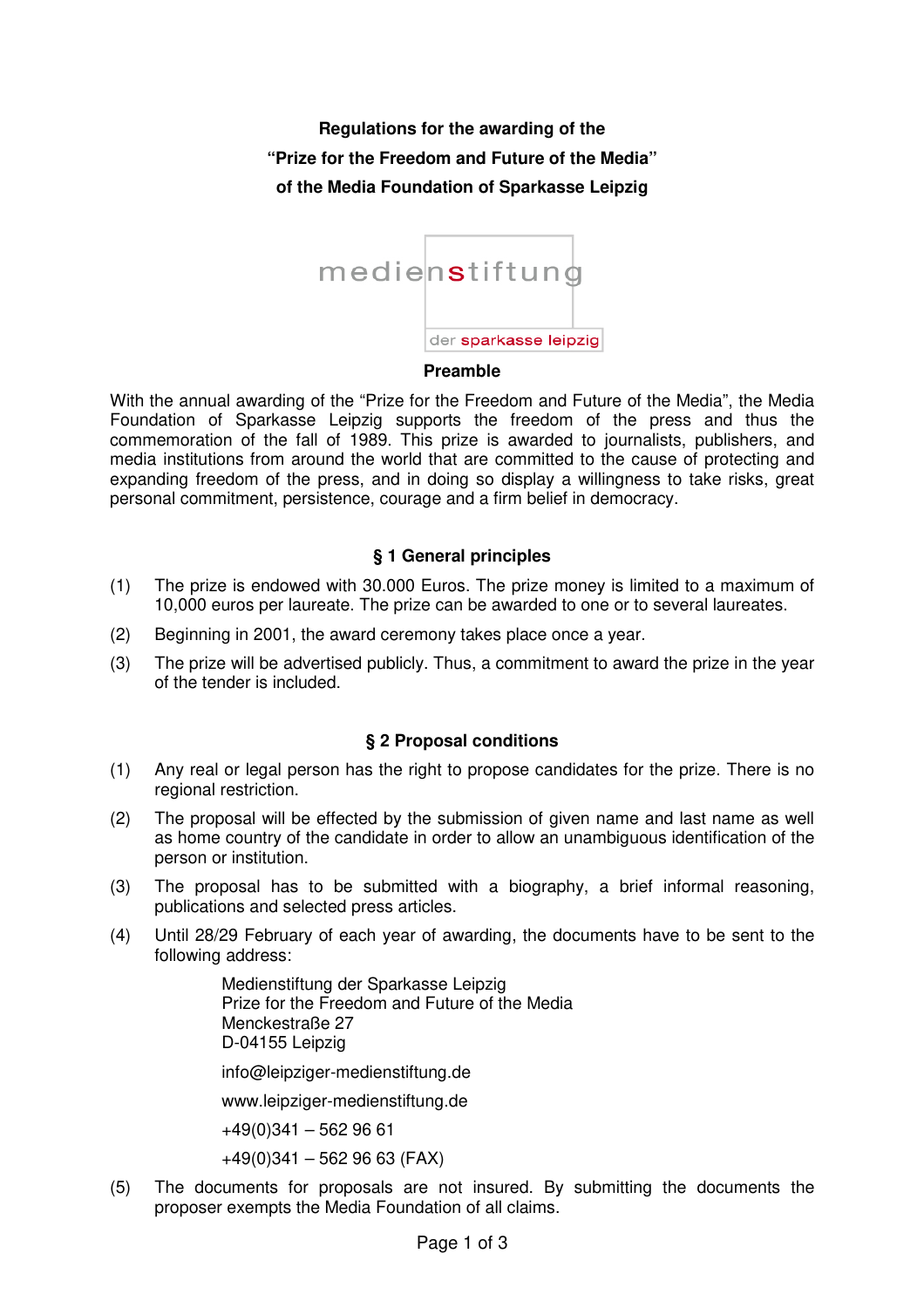# **§ 3 Jury**

- (1) The jury for the election of the "Prize for the Freedom and Future of the Media" is composed of the Foundation Council and the Board of Foundation of the Media Foundation of Sparkasse Leipzig.
- (2) The jury is not bound by instructions and free in its decision.
- (3) The meetings of the jury are not public. The jury has a quorum if at least half of its members and the chairman of the Foundation Council - or in his absence the first deputy - participate in the decision-making meeting. If there is a reasonable prevention, an absent member of the jury may, after handing in a written notice to the Chairman of the Foundation Council and in existing quorum, transfer his vote to a member who is present.
- (4) The jury's decision is final. The decision has to be justified in written form. Legal recourse is excluded.

#### **§ 4 Nomination criteria**

(1) This prize is intended for distinguished journalists, publishers, and media institutions from around the world that are committed to the cause of protecting and expanding freedom of the press, and in doing so display a willingness to take risks, great personal commitment, persistence, courage and a firm belief in democracy.

Anyone who strengthens the protection and development of press freedom and uncovers abuses despite all obstacles, difficulties and significant personal risks can be nominated. Here, the personal commitment to press freedom outweighs personal reputation.

- (2) The performance according to the nomination criteria
	- is regarded as a contribution to the strengthening of press freedom, for example if resistance had to be overcome,
	- requires a journalistic quality,
	- shows a well above-average commitment,
	- must refer to a relevant or remarkable object of general interest and
	- takes into account additional factors, that are particularly to be valued, such as an outstanding and meaningful implementation.

### **§ 5 Nomination process**

The selection follows a two-fold test with determined criteria. All candidates first undergo a peer review. After that, the jury elects the laureates. The expert opinion is a recommendation; its results are not binding for the jury.

- (1) For the peer view process, the Media Foundation of Sparkasse Leipzig wins a renowned expert from the field of journalism and media.
- (2) The expert verifies if the submitted candidatures correspond to the nomination criteria of § 4, paragraph 2, and creates an independent expert opinion.
- (3) The expert opinion includes a detailed research on all candidates on the basis of the submitted documents (e. g. exposés, articles, reports, broadcasts). Based on this research, the expert opinion includes a ranking as well as recommendations for the most worthy nominations.